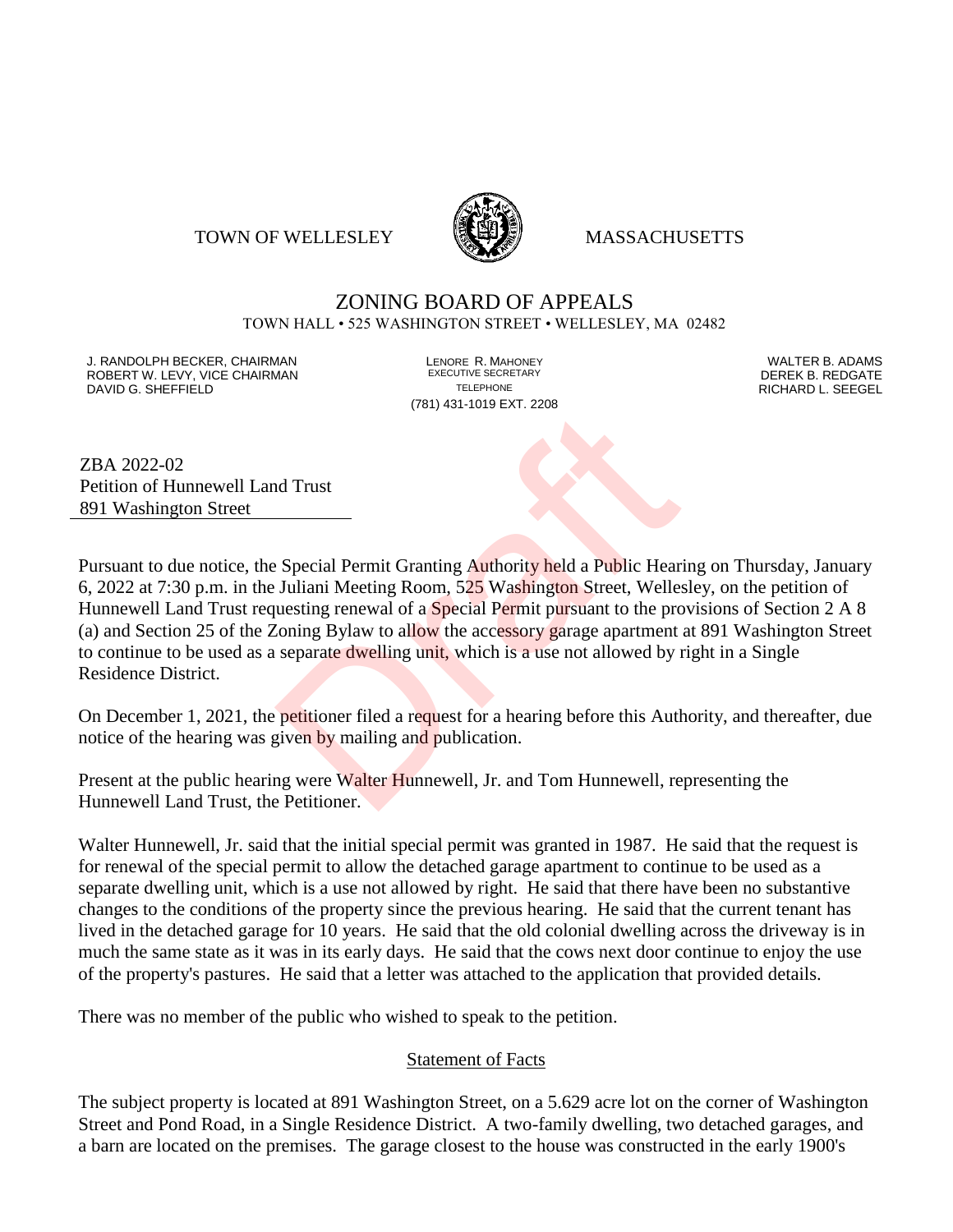and is used as a three-car garage, which has an attached two-story apartment. In June 1987, the Board of Appeals granted a Special Permit (ZBA 87-48) for the premises to be used as a separate dwelling unit, as the use had been discontinued for more than a two-year period. The Special Permit has been renewed every three years since that time.

Letter to Zoning Board of Appeals, dated 11/5/21, from Walter Hunnewell, Jr., Trustee, Hunnewell Land Trust, was submitted.

On January 5, 2022, the Planning Board Staff reviewed the petition and recommended that the special permit be renewed, subject to the same terms and conditions.

## Decision

This Authority has made a careful study of the materials submitted and the information presented at the hearing. It is the opinion of this Authority that the requested Special Permit can be granted pursuant to Section 2 A 8 (a) of the Zoning Bylaw to allow a garage apartment at 891 Washington Street to continue to be used as a separate dwelling unit, as the original building can no longer be used or adapted at a reasonable expense and with a fair financial return for a use regularly permitted in the district, and as said use shall neither be detrimental to the neighborhood nor in derogation of the intent and purpose of the Zoning Bylaw. is careful study of the materials submitted and the inform<br>of this Authority that the requested Special Permit can loning Bylaw to allow a garage apartment at 891 Washin<br>welling unit, as the original building can no longer

Therefore, a Special Permit is granted, as voted unanimously by this Authority at the Public Hearing, subject to the following conditions:

- 1. All applicable State and local laws and regulations shall be complied with by both the petitioner and the tenant.
- 2. This Special Permit shall expire three years from the date time stamped on this decision.